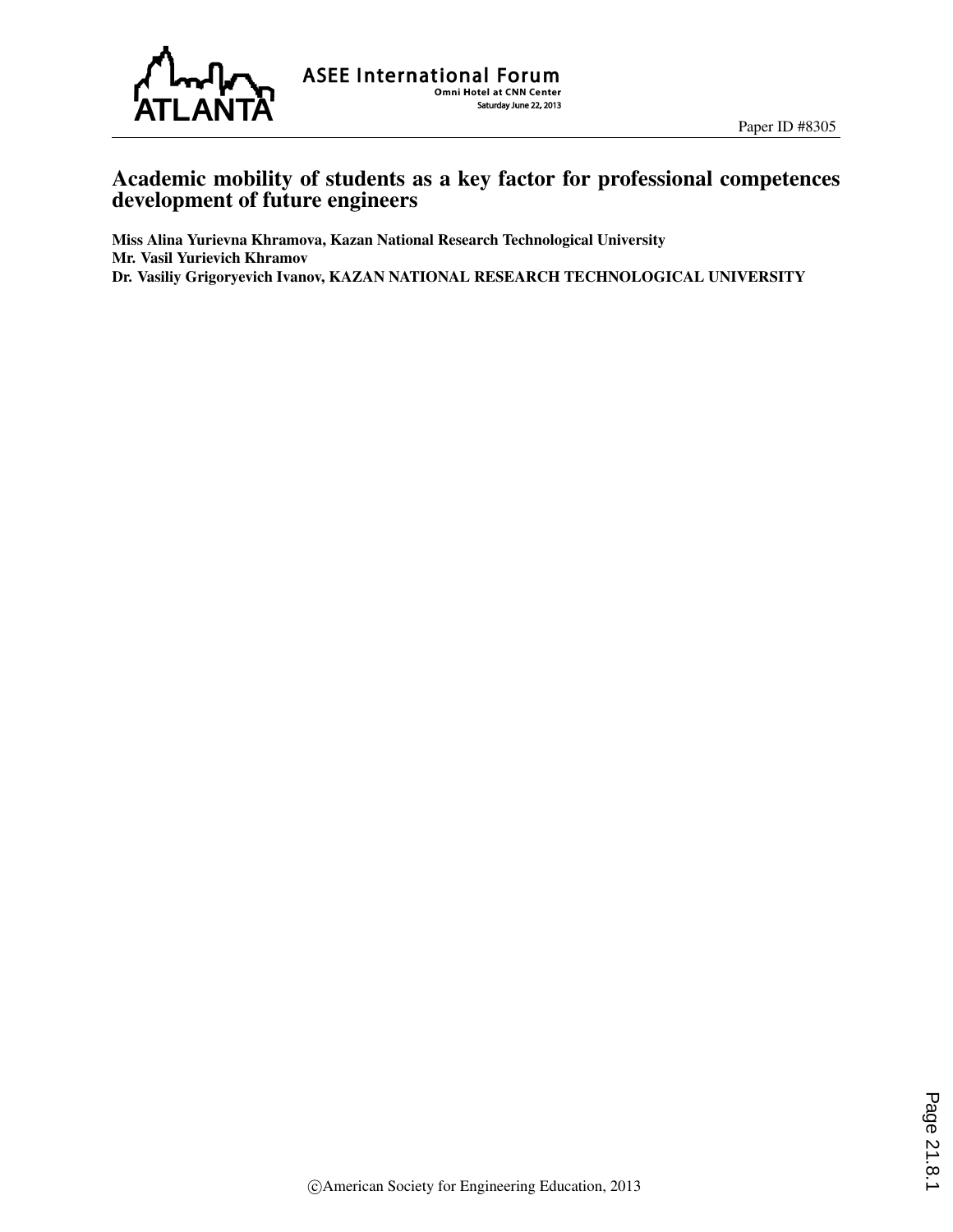## **Academic mobility of students as a key factor for developing professional competences of future engineers**

One of the most urgent issues all over the educational world is mutual recognition of academic degrees and international cooperation in quality management. The main focus is given to professional mobility. Over the recent ten years among the major tasks of Bologna reforms European academic society has considered the development of students', professors' and administrative staff academic mobility. It is commonly known that two levels of training, ECTS system of credits, etc. have been introduced to achieve these goals in the counties-Bologna declaration participants.

The aim of academic mobility programs' development is improvement of education quality, amelioration of mutual understanding between different peoples and cultures, education of new generation, prepared to live and work in the international information society.

The key factor for the international cooperation in the majority of advanced Russian engineering institutions of higher education is development of academic mobility, understood as "transfer of a person somehow engaged in the educational process to another educational institution (in the home country or abroad) for a definite period of time (usually up to one year) to study, teach or research<sup>" [4]</sup>. There are mainly two types of academic mobility distinguished: inner and international (studies and internship at international universities and other educational institutions). The level of development of academic mobility at an institution of higher education and in general in the national educational system is in fact one of the main indicators showing the quality of education at a definite university and in the whole system of professional education.

Development of academic mobility for students, professors and administrative staff became especially important after the principles of the Bologna process have been accepted. The goal is integration into European and international educational environment. The Bologna documentation always includes postulates concerning the importance of academic mobility. "Magna Charta Universitatum» states: "as in the earliest years of their history, they [universities] encourage mobility among teachers and students…" This principle was developed in the Sorbonne Joint Declaration signed by the four Ministers in charge for France, Germany, Italy and the United Kingdom (Sorbonne, 1998): «An open European area for higher learning carries a wealth of positive perspectives, of course respecting our diversities, but requires on the other hand continuous efforts to remove barriers and to develop a framework for teaching and learning, which would enhance mobility and an ever closer cooperation". It also emphasizes that "At both undergraduate and graduate level, students would be encouraged to spend at least one semester in universities outside their own country. At the same time, more teaching and research staff should be working in European countries other than their own"<sup>[3]</sup>.

The Bologna Declaration puts the following tasks: "Promotion of mobility by overcoming obstacles to the effective exercise of free movement with particular attention to:

• for students, access to study and training opportunities and to related services

• for teachers, researchers and administrative staff, recognition and valorisation of periods spent in a European context researching, teaching and training, without prejudicing their statutory rights".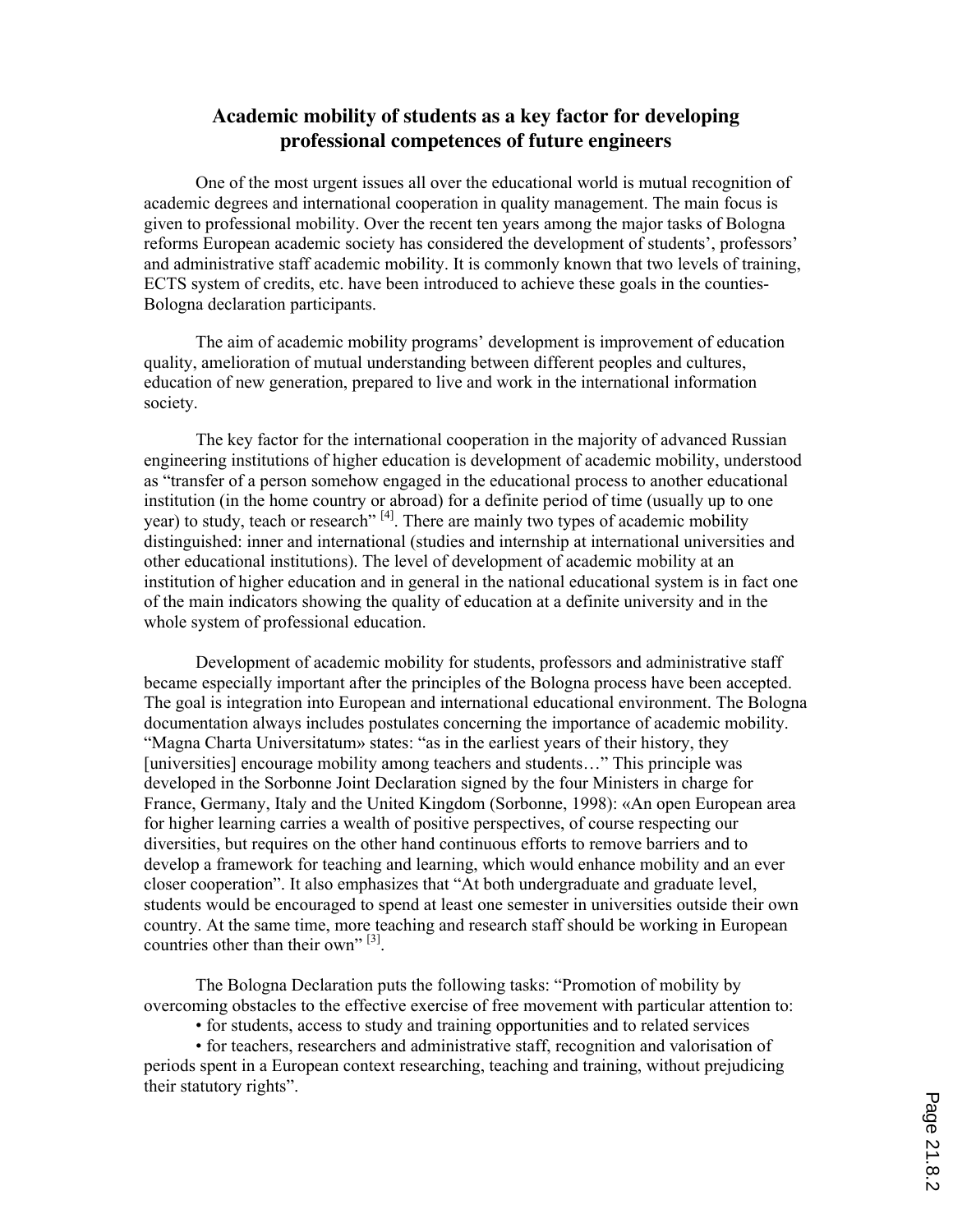Academic mobility is a possibility for students, postgraduate students and young scientists to continue education and to acquire academic experience abroad by means of participation in short-term educational and research program. Academic mobility is one of the priority directions of international activity of all foreign and during the last years of Russian institutions of higher education.

Statistical data analysis gives discloses the following trends in Russia:

§ "organized" mobility among students (within the framework of interstate agreements and institutional partnership programs, including joint educational programs) is much less developed than "independent" students' mobility;

 $\bullet$  the geography of academic mobility is rather specific. If we compare the date concerning international students who come to study in Russia and Russian students who go to study abroad, it becomes evident that the major part of international students come from Asian countries and the former Soviet Union (nowadays the Commonwealth of Independent States) while Russian citizens are eager to go to Europe and North America. This fact can be easily explained by the following: the quality of education, national educational policy aimed at attracting international students, higher living standards, better employment possibilities both in Russia and abroad for young professionals who have European or US degree certificates;

■ there is an evident disproportion between big universities situated in Moscow and large cities and other educational institutions in Russia. The first group comprises no more than 5% of all Russian institutions of higher education with about 20% of students. Their participation in academic mobility is much higher: approximately half of the Russian students sent to study abroad are from these main universities; and they also accept around 50% of international students.

University administration is sure that international projects, cooperation, partnership and mobility programs greatly contribute the increase if graduates' competiveness: they master foreign languages, can work in various companies, continue their education and acquire PhDs in western universities. Academic mobility programs form a growing-point for a university. Such programs change all the university activity and life: infrastructure, library, rules and regulations, etc. Academic mobility programs promote upgrading qualification of higher-education teaching personnel and administrative staff, modernization of research procedures and management patterns.

The necessity to develop academic mobility is determined by innovative nature of modern industry, intrinsic demand for diversification of education and educational services market development. Academic mobility is subject not only to Bologna process documentation, but also to the aligned international acts, migration and educational regulations, interuniversity agreements. For example the Kazan National Research Technological University has its own Development plan according to which the university sets up contacts to perform international educational Bachelor and Master degree programs. Conclusion of contracts with partner universities abroad plays an important role in this process. Nowadays a set of educational programs with international participation has been developed: "Chemical and physical modification of high molecular weight compounds", "Physical and chemical fundamentals of permolecular organized systems innovative technologies", "Biological nanotechnology", "Nanostructurized natural and synthetic materials", "Information management systems and technologies", "Gas chemical polymer processing technologies", "Energy-saving and resource-recovery technologies of water treatment and sewage purification", "Multi-component systems of petrochemical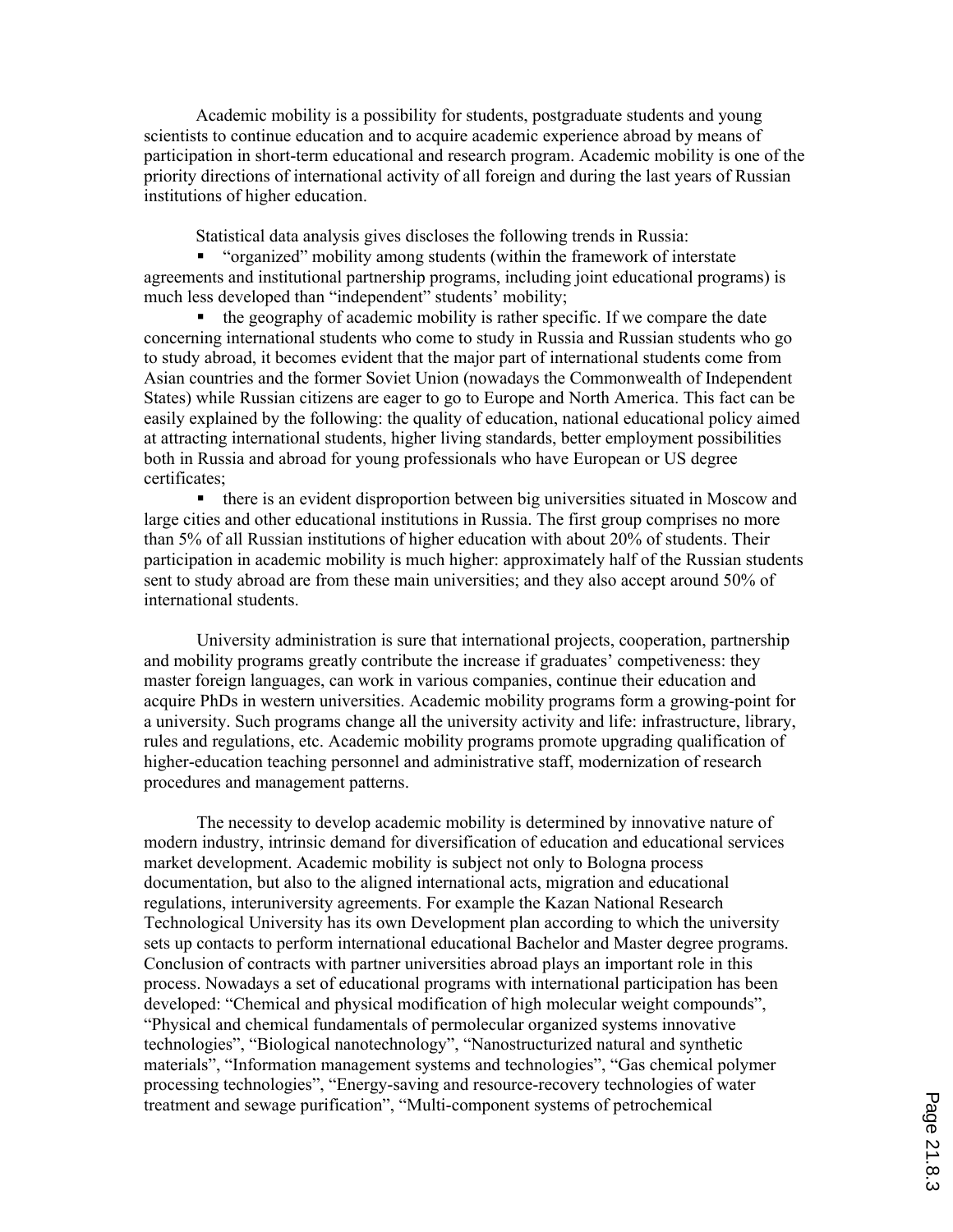engineering", "Manufacturing logistics", "Technology of nanomodified inorganic composite materials and coverings", etc. Bachelor and Master training will be based on project pragmatist approach with the use of joint aligned programs, shortened study, innovative educational technologies and individual educational plans  $\begin{bmatrix} 5 \end{bmatrix}$ .

A.L.Demchuk and colleagues metaphorically says that Catholic educational philosophy (sermon, message – lecture, counseling – seminar, confession – examination, source of knowledge – word) with maximal in-class learning time, is substituted by Protestant educational philosophy with minimal classroom training and much more self-guided learning and written works with the possibility to use any sources and references [1].

Academic mobility is accompanied by a number of problems associated with its realization such as: development and implementation of individual educational trajectories, creation and development of joint educational programs of several institutions of higher education, sources and mechanisms of financing, status, rules of distribution and recognition of documents, language of teaching and academic communication. The last position is the knowledge of a foreign language and even several foreign languages. Unfortunately it is the weakest link for the majority of Russian students.

According to analysis the leading Russian Universities possess real potential for creating a corporate system for inner and international academic mobility, including joint international innovative educational programs. In the European Union partnership educational programs "Tempus" and "Erasmus Mundus" have been successfully implemented for more than two decades. These programs make it possible for Masters and postgraduates to choose appropriate educational trajectories and to perform individual mobility. A lot of joint educational programs suggest distant learning mode: as a rule, international professors either work with Russian students via Internet, or come to Russia for some short time period.

 Constantly growing space for implementation of joint educational programs between Russian universities and international partners gives an edge to the problem of developing regulatory and legal framework answering the European Norms. For instance nostrification of international Bachelor degree in Russian educational environment may give Russian Universities a wonderful possibility to expand their horizons. Development of the system of quality revalidation also becomes very currently important. Programs that agree with European definition of double degree programs assume generating quality system common for the partner-universities. Active cooperation of Russian universities and their international partners may facilitate implementation of joint educational programs at lower cost and with fewer problems. Modern universities need to pay special attention to arrangement of conditions for students' and professors' mobility, stimulate them to do this and organize effective partnership on various levels. Besides for students the possibility to live and study in a different environment, communicate with people from different countries, speak, express views, make presentations and discuss issues in a foreign language develops tolerance, selfconfidence and respect for people and cultures.

In this context language studies and mastering second language on high professional level becomes very important for Bachelors, Masters and professors. It will facilitate not only the process of sending Russian students to study abroad, but also to admit international students to Russian universities. By second language we mean not only English (the main working language for the majority of educational programs), but also languages of the countries where students or teachers go. However linguistic knowledge and skills are unfortunately the weakest point for the greater part of Russian engineering students.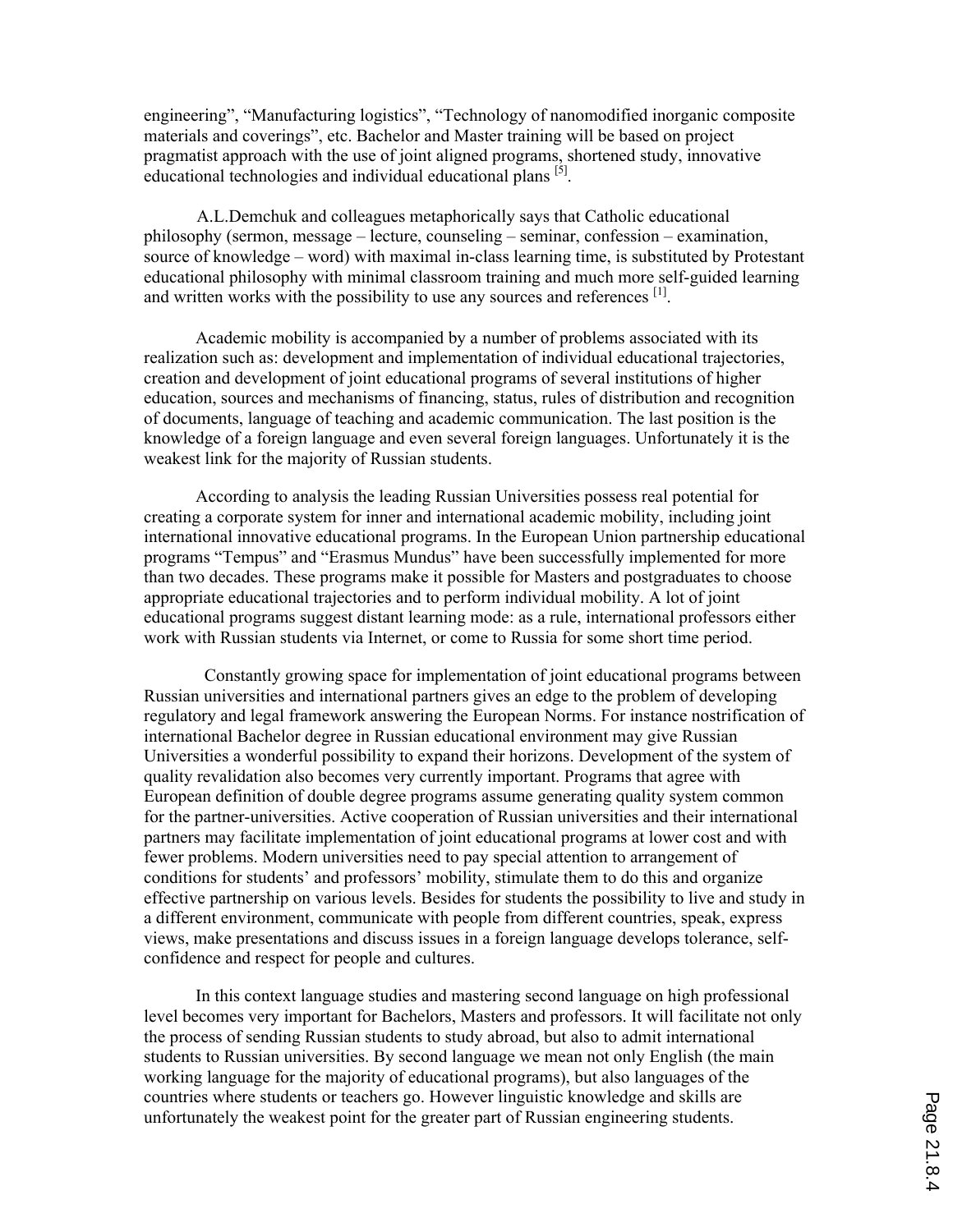Additional to higer professional education (Russian equivalent of minor courses) suggests a good variant to solve the language problem. Faculties and Departments of additional education at the universities give the student possibilities to study English and other languages in depth simultaneously with the basic language course studied in the major. There is a variety of additional educational courses that attracts more and more students. For instance, the Faculty of Additional Education (FAE) of the Kazan National Research Technological University suggests a minor program "Professional translation (English)". During a period of almost twenty years a group of professionals have been teaching students basing on the developed curriculum, syllabus and linguistic theoretical and practical courses.

A long experience of educating engineers-translators at the FAE gives the opportunity to think over and analyze the efficiency of the program. Following the conception of continuous education the English-Russian translation course at the FAE is divided into three stages: basic module of language studies, tree-year module "Translation" and one-year module "Professional translation".

The three-year module includes a big amount of in-class and independent studies. Language training of future translators is carried out simultaneously with their engineering major and includes the following disciplines: "Translation and interpretation studies", "Introduction to linguistics", "Translation theory", "Regional geography", "English lexicology", "History of English", and practical courses "English phonetics", "English grammar", "Speech practice", "Translation practice", "Listening comprehension", "Business English". At the end of the module students pass final interdisciplinary examination and get Diploma of additional to higher education in translation (English).

The next one-year module is the last stage of additional language training of future engineers and includes the following disciplines: "Professional translation theory", "Intercultural communication", "Socio-psychological competence of interpreters", practical courses "Professional translation practice", English stylistics", "Lexical peculiarities of professional translation and interpretation", etc. At the end the students defend graduation paper on the theoretical and practical issues with translation analysis and comment as an annex.

The goal of such graduation work is to systematize, solidify and broaden theoretical knowledge, linguistic research skills progression in the given topic, defining the area of definite application of the findings. The section «Translator's comment" is the closest to the real scientific research. It shows how graduates use their theoretical knowledge and practical skills to solve the real translation tasks and make a linguistic analysis. The graduation paper may be presented as a theoretical-and-applied work, as a creative lexicographical work, or as a procedural analysis with usage tips for professional translation.

Practically all the educational courses for students getting additional to higher education in translation at the FAE are aimed at translation and interpretation skills progression taking into account the engineering major. This fact affects the content of theoretical and practical translation courses. Research-and-technical translation for engineering students and specialized translation for economics students play a significant role in the educational process at the FAE.

It is evident that theoretical material by itself cannot fully disclose the peculiarities of translation and interpretation and train practical application of the acquired knowledge.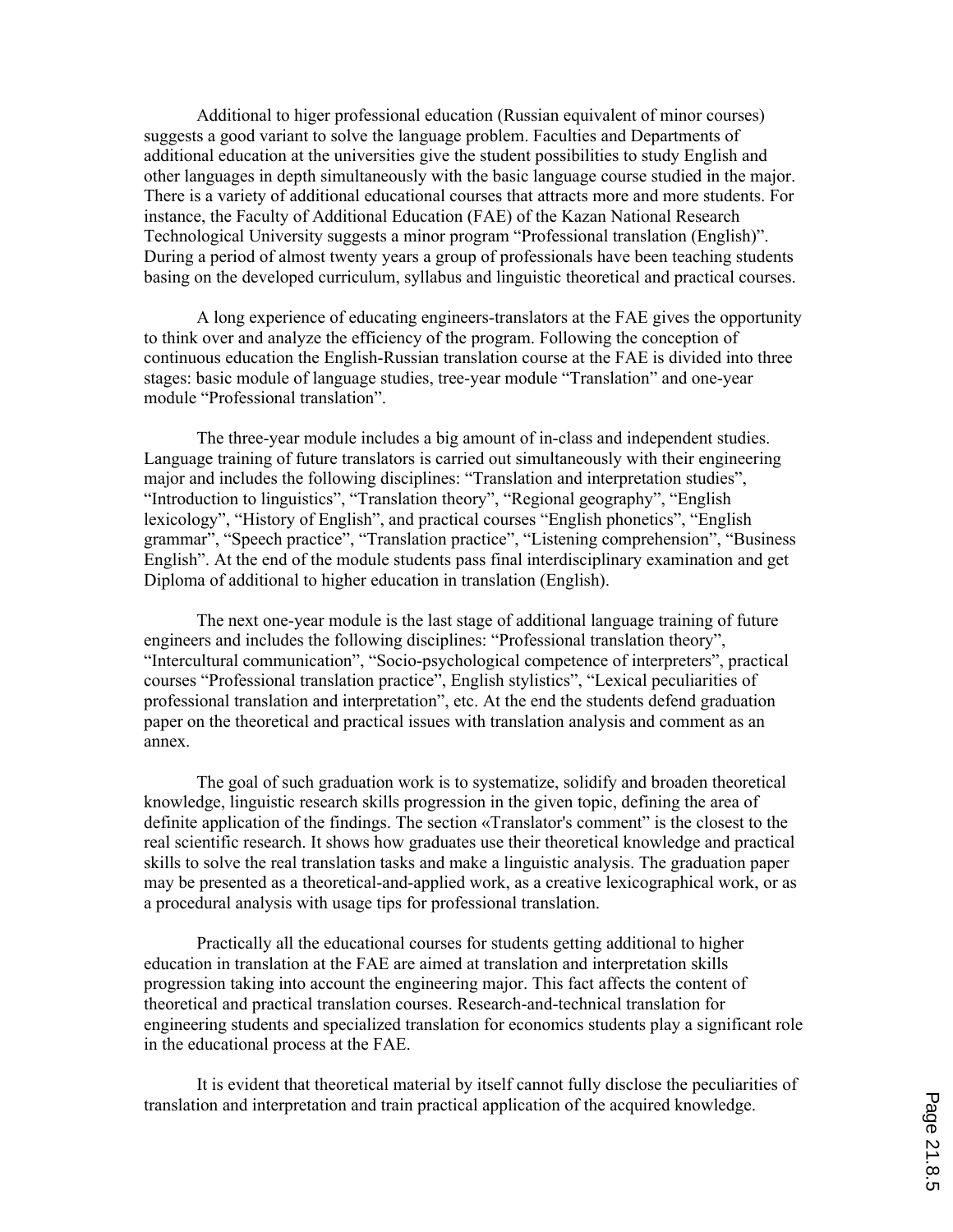Therefore teachers introduce a lot of practical exercises even at the lectures. This helps to internalize theory easily and to solidify it in practice. Later on this materials given at the lectures is repeated and trained at translation practicums.

Learning any second language has not only applied (communicational), but also educational goal, personal and cultural development of a student. Second language acquisition deals with speaking, reading, listening comprehension, writing and translation. All there skills are developed at the language practicums. Having graduated from the course the students are able to read, footnote, review and translate original texts in English, have consequential monologue and dialogue speech skills, understand oral speech (monologue and dialogue), active use most common grammar patterns, be able to speak in public: make reports and speeches, have writing competences for written communication and publications.

Regional geography, culturological information, day-to-day realities, and other data are also included into the curriculum. It is not a question of entertaining, but an inner demand of the educational process itself. Students should master the skill of intercultural communication and cultural dialogue. To acquire the personal experience in linguocultural communication students must be put into the situations where they can use the language as an instrument of intercultural perception and cooperation. It should be noted that innovative educational technologies are widely used in the process of teaching English: role-playing games, watching and discussing movies, Power Point Presentations, Internet, Business documentation and Business communication in second language.

This approach to solve the language problem by means of additional (minor) educational programs are broad-based and may be implemented in the majority of engineering universities. Having graduated the additional educational language course the engineering university graduate acquires all the necessary knowledge and competences that he/she may use as a professional translator or interpreter or in his major engineering profession. The graduate may try hand at an international company, become a university teacher or continue education and development abroad. Additional to higher education opens up any of these opportunities and the young person is only to choose the way that will match his goals, ambitions and nature.

Opinion pools show that the majority of students study English not because of curiosity, but because they are sure that second language is necessary for their future job and greatly improves employment possibilities. This opinion becomes more and more common as it is necessary to take into consideration that academic mobility is closely connected with professional mobility. Besides, there is a strong tendency to drift between contiguous and sometimes even very different professions during the lifetime<sup>[2]</sup>. Professional mobility is possible if a person is able to apply his knowledge and skills acquired at the university solving tasks in allied industries and comparatively easily change activities.

## References

1. A.L.Demchuk. Academic mobility in Russia: regulations, standards and procedures /N.V.Semin, Yu.D.Artamonova, A.L.Demchuk. – Moscow, 2007. – 208 p.